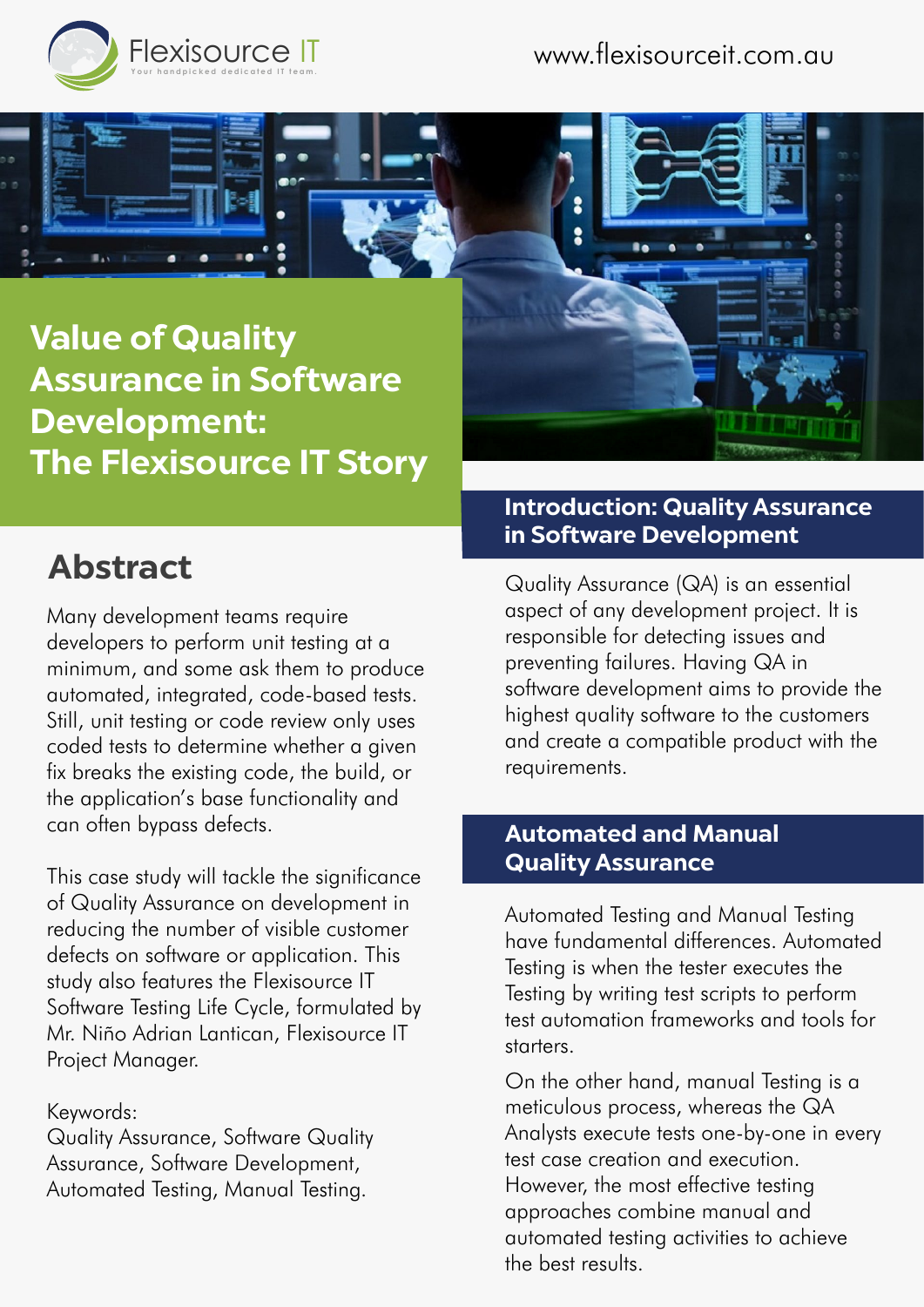

## Ensuring the Quality - Developer Vs. Quality Assurance Analyst

#### **Case 1: Quality Assurance Testing acts as a guide to the Development Team**

## **A** Critical Issue:

Developers and testers have different perspectives on delivering a high-quality working product. The main objective of developers is to make the code work based on technical design specifications. The developer believes that speed in finishing a product is the key to success for businesses.

Developer codes having only technical specifications and criteria in mind. As such, Functional requirements are often missed out when coding.

Developer testing usually does not have a process. They focus on the short-term goal or minor issues that they face. They only deploy tools that are convenient to them.

Flexisource IT always takes a balanced approach in software development. Speed is necessary, but developers should give time for QA Testing.

Both test engineers and QA need to tackle the defects according to customer workflow or full spectrum.

Since QA Analyst is a document savvy job, it requires many documentations to execute the decision. The QA Analyst should create a tech design or QA process to guide the team to the correct way of handling testing issues, scope creeps, and ambiguity in the requirement.

QA Process will ensure that the team is doing the right thing in the right way as it will be the standard that will bind us all to deliver a high-quality working product.

#### **Case 2: Quality Assurance creates a standard for high-quality Output**

## **A** Critical Issue:

Developers only conduct unit testing. Unit testing only covers bits and pieces of code that make up an application. Thus, Functional Testing is usually missed out on.

The developer will write the code, test construction base testing, Unit testing, and competent recreation.

## Solution by Flexisource IT: Solution by Flexisource IT:

QA will test the system in terms of functionality and end-to-end encryption, depending on the project's testing objectives that apply to the project. The QA analysts will then set guidelines, templates and issue the right tools. Usually, QA Testing will create a more extensive list and a longer list of needs in the user story. In addition, business is actively responding to the needs of business owners.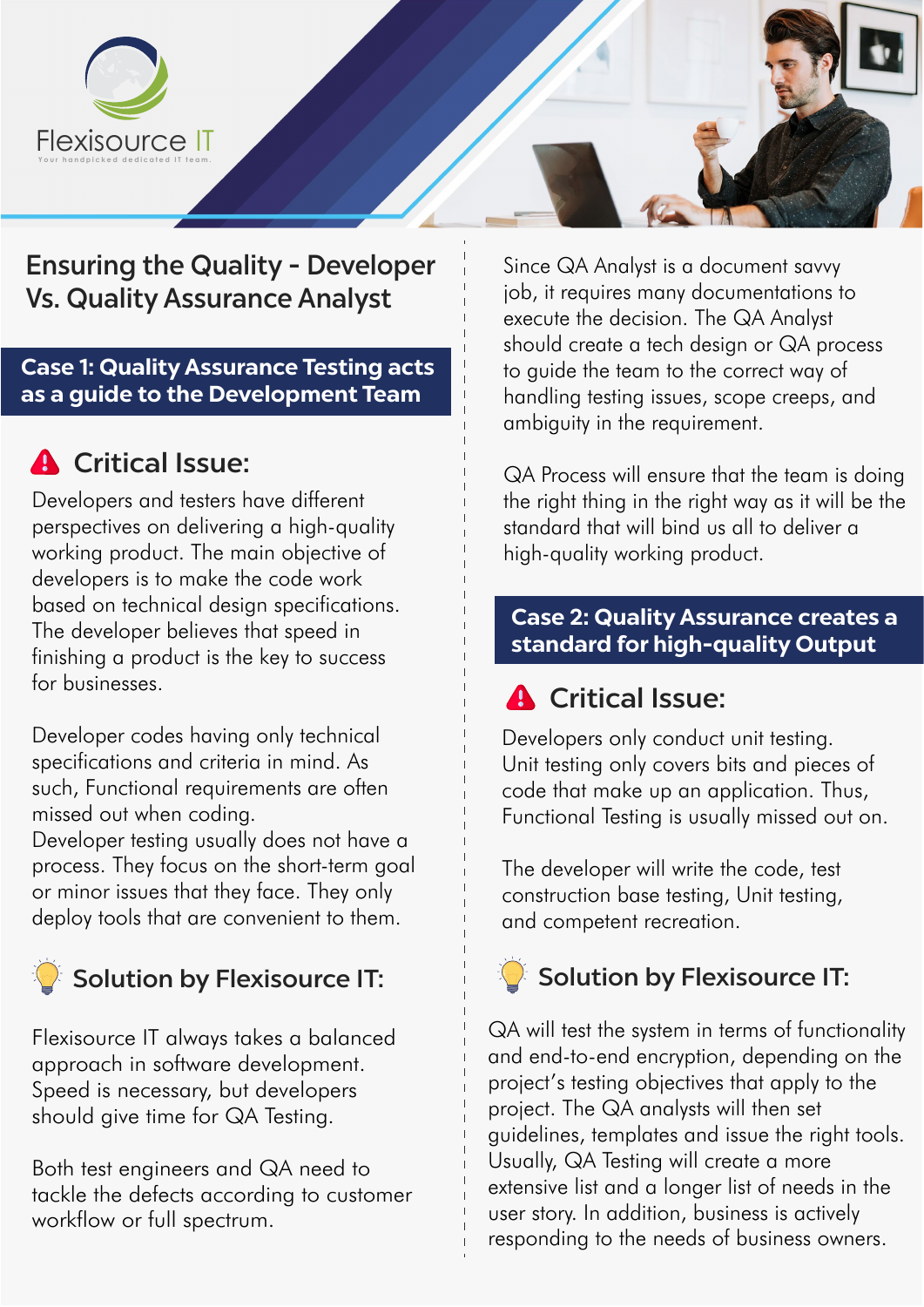

#### **Case 3: Quality Assurance sets role in projects**

# **A** Critical Issue:

Usually, when developing software, application, or website, there are no determining responsibilities among the developers. When an issue arises, it can cause a problem in deciding who is responsible and accountable.

This could create a longer time frame when fixing the issue.

## $\mathbb{Z}^2$  Solution by Flexisource IT:

The QA process should always include the Responsible, Accountable, Consulted, and Informed (RACI) matrix to determine each developer's responsibility, divide the responsibility, and quickly detect who is accountable.

QA process will also define the roles and responsibilities of each team member to manage expectations of all concerns, including the stakeholders. The organization will have a responsibility matrix for easy collaboration.

#### **Case 4: Quality Assurance minimizes Relative Cost of Fixing Defects**

## **A** Critical Issue:

The high cost of software development defects can accumulate when there's no proper QA process. The cost of a software defect can amount up to 15 times more than the actual cost. If all features do not have QA Testing, the price will be relatively higher than the budget.



QA Analysts should keep defect leakage at a minimum. It should be maintained to one (1) per 10 defects. In this regard, QA helps developers in minimizing defect leakage, boosting confidence in the software.

## **The Flexisource IT Formula: Quality Assurance Method**

Flexisource IT features the QA Process Diagnosis template developed by Mr. Lantican as a guide to review the Software Testing Life Cycle:



## **1. Requirement Assessment / User Story**

This phase is the initial phase of test activities where the requirements are given to the QA Analyst for review. The QA Analyst then will examine the conditions and call out parts that are vague and need improvement.

## **2. Requirement Walk Through**

This phase is where the BA/Dev/Client sets a meeting to discuss the application and features that need testing.

This meeting should cover topics on the test data and environment. Any concerns from the QA analysts should be laid during the discussion to iron everything out before creating the test case. This part is also where stakeholders explain their requirements for the software.